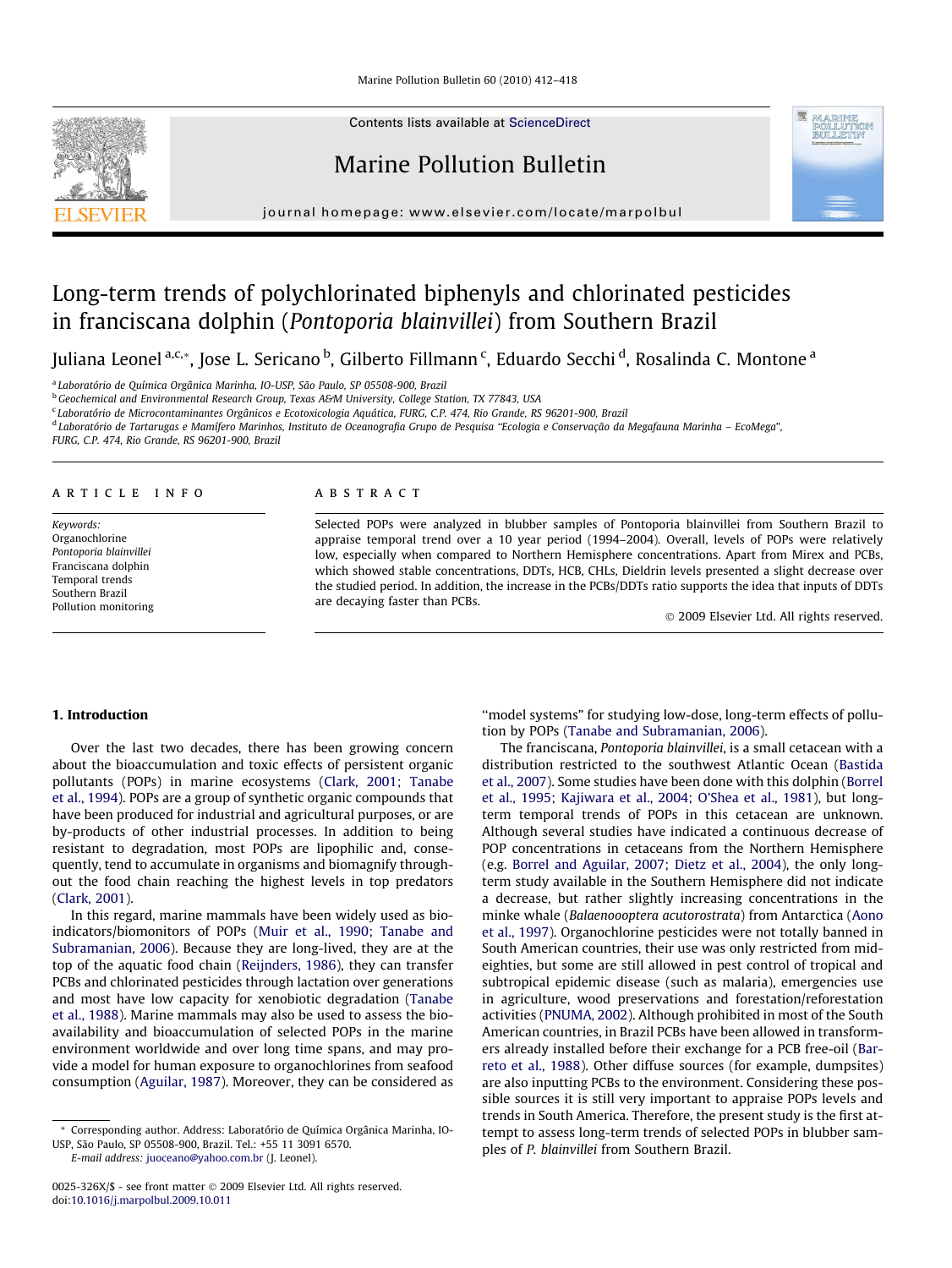# 2. Materials and methods

## 2.1. Samples

Blubber samples were obtained from 73 individual of franciscana dolphins incidentally caught in gillnet fisheries operating in coastal waters off Southern Brazil (state of Rio Grande do Sul) between 1994 and 2004 (see Fig. 1).

#### 2.2. Age estimation

For estimating the age of the analyzed individuals, teeth were extracted from the center of the left lower jaw and processed according to standard procedures established for franciscana (e.g. [Kasuya and Brownell, 1979; Pinedo and Hohn, 2000\)](#page-5-0).

#### 2.3. Reproductive status estimation

Male sexual maturity status was determined by examining the testicular sections magnified (100 $\times$ ) under a microscope according to [Danilewicz et al. \(2004\)](#page-5-0) and the classification criteria followed was based on [Hohn et al. \(1985\).](#page-5-0) For females, ovaries were examined externally for recording the presence or absence of corpus luteum, corpus albicans, and the largest follicles. The determination of the reproductive status followed the terminology recommended by the International Whaling Commission ([Perrin et al., 1984\)](#page-5-0).

### 2.4. Chemical analysis

Subsamples of blubber  $(\sim 0.25 \text{ g})$ , included the entire blubber layer from skin to muscle, were extracted and cleaned up following standard procedures routinely used at the Geochemical and Environmental Research Group (GERG) and published elsewhere (e.g. [Lauenstein and Cantillo, 1998\)](#page-5-0). Briefly, sample aliquots were macerated with 40 g of anhydrous  $Na<sub>2</sub>SO<sub>4</sub>$  and 300 mL of methylene chloride (MeCl) using a tissumizer (PRO Scientific Inc. model PRO 250). Extracts were initially cleaned by silica/alumina column chromatography and then purified with gel permeation using a high performance liquid chromatography (HPLC). Then, extracts were concentrated to 1 mL in hexane and 0.5 mL was used to analyze PCBs and pesticides. The remaining 0.5 mL (for non-ortho PCBs) was passed through a glass column packed with silica gel and activated carbon (20:1). The first fraction eluted with 10% of toluene in DCM and the second fraction, contained non-ortho PCBs, was eluted with toluene only. Surrogates ((PBB 77 for non-ortho PCBs and PCB 103 and PCB 198 for the other PCBs and pesticides) and an internal standard (tetrachloro meta xilene – TCMX) were added to samples for quantification and to determine recovery rates, respectively. Lipid content was gravimetrically determined.

#### 2.5. Instrumental parameters

Samples were analyzed with a HP6890 gas chromatograph (GC) equipped with a mass spectrometer detector (MSD). A DB-5MS fused silica capillary column (30 m length, 0.25 mm i.d., 0.25 µm film thickness) was used for separation. The MSD was operated in the electron impact ionization (EI) (70 eV) and selected ion monitoring (SIM) mode. The peaks were identified by retention time, target ion, and conformation ions ratios (five ions were monitored for each compound) in comparison to external standards. Target POPs were quantified with a calibration curves generated from four standard solutions. For chlorinated pesticides and non-ortho PCBs all compounds were injected to generate the calibrations curves and for other PCBs only 21 PCBs were used (PCB 8, PCB 18, PCB 28, PCB 29, PCB 44, PCB 52, PCB 66, PCB 87, PCB 101, PCB 105, PCB 110, PCB 128, PCB 153, PCB 160, PCB 170, PCB 180, PCB 187, PCB 195, PCB 201, PCB 206, PCB 209).

For non-ortho PCBs the oven temperature was programmed to start at 120 °C (hold for 1 min) and increased to 300 °C at 6 °C/ min; the final temperature was held for 1 min. For other PCBs and pesticides the oven temperature was programmed to start at 75 °C (hold for 3 min), increased to 150 °C at 15 °C/min, increased



Fig. 1. Map showing sampling locations of franciscana in Southern Brazil; insert shows South America and zoom in show Rio Grande do Sul State (RS-Brazil).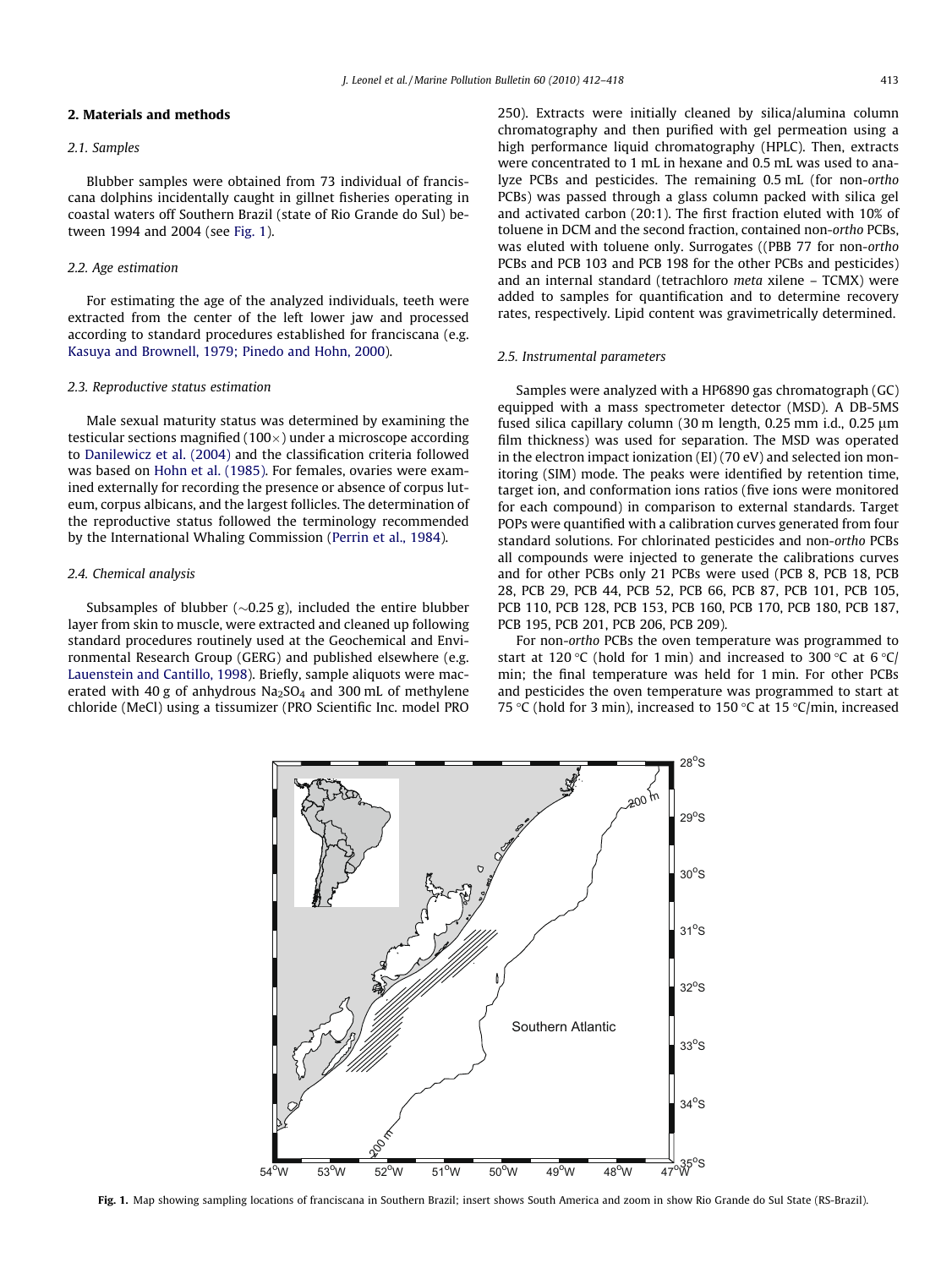<span id="page-2-0"></span>to 260 °C/min at 2 °C/min, and increased to 300 °C/min at 20 °C/ min. The final temperature was held for 10 min.

# 2.6. Quality control

For quality control (QC), a method blank, sample duplicate, matrix spike, matrix spike duplicates, and standard reference material (SRM 1945) were processed with each sample preparation batch ([Lauenstein and Cantillo, 1998; EPA, 2003](#page-5-0)). The average recovery of internal standards was  $86 \pm 16$  (95% of confidence) and the average recovery of POPs standards in the spiked matrices was  $97 \pm 11$ (95% of confidence). The relative percent difference between the matrices duplicates was  $8.1 \pm 2.3$  (95% of confidence) and between the spiked duplicates was  $13 \pm 6.1$  (95% of confidence). Concentrations reported in the SRM 1945 were in good agreement with the acceptable limit of ±30%. Concentrations found in the blanks were never greater than three times the detection limit and were subtracted from respective samples.

### 2.7. Data management and statistical analysis

In order to standardize contaminant concentrations due to variation on the sample lipid contents, concentrations are expressed as ng  $g^{-1}$  on a lipid weight (lw) basis. The method detection limits (MDL) for all compounds (range =  $1.13-3.62$  ng  $g^{-1}$  lw) were determined in accordance with EPA Protocol ([EPA, 1984](#page-5-0)) and taking into consideration the lowest calibration level of a particular analyte and the amount of sample extracted. A value of one half of the detection limit was assigned for samples with concentrations below the (MDL).

Data were examined for independence and normality and, whenever appropriate, were log-normalized. Differences in the contaminant group were established between sex- and size-classes using an analysis-of-variance (ANOVA) with a ''multiple comparison procedure" for pairwise comparison of sex/size-classes. For statistical analyses, the level of significance was defined at  $p \leqslant 0.05$ .

To examine the current status of POP concentrations only adult males from 2002 to 2004 were considered in order to avoid effects from age and reproductive status differences. Due to sample size, only males from 2002 to 2004 and females from 1996 to 1997 were used for assessing age-related accumulation. Moreover, a regression analysis was conducted with adult specimens to examine differences among years of sampling.

#### 3. Results and discussion

#### 3.1. Status of organochlorine contamination

Blubber samples were analyzed for PCBs (sum of all 209 congeners, including coplanar congeners), Hexachlorobenzene (HCB), Aldrin, Endrin, Dieldrin, DDTs (0,p'-DDT, p,p'-DDT, 0,p'-DDE, p,p'-DDE,  $o, p'$ -DDD and  $p, p'$ -DDD), Hexachlorocyclohexane isomers ( $\alpha$ -HCH, β-HCH, δ-HCH and  $\gamma$ -HCH), selected Chlordanes (CHLs) (i.e. Heptachlor, Heptachlor Epoxide,  $\alpha$ -Chlordane,  $\gamma$ -Chlordane, cis-nonachlor, trans-nonachlor and oxychlordane), 1,2,3,4-Tetrachlorobenzene, 1,2,4,5-Tetrachlorobenzene, Pentachlorobenzene, Pentachloroanisole, Mirex and Endosulfan II. Mean concentrations (and standard deviation) of PCBs and chlorinated pesticides, with concentrations above the MDL, in adult franciscana are shown in Table 1.

Among the organochlorines compounds detected in P. blainvillei, PCBs showed the predominant concentrations followed by DDTs, CHLs, Mirex, Dieldrin and HCB. Concentrations of Aldrin, Endrin, HCHs, 1,2,3,4-Tetrachlorobenzene, 1,2,4,5-Tetrachlorobenzene, Pentachlorobenzene, Pentachloroanisole, Endosulfan II, Heptachlor and oxychlordane were lower than their MDL in all samples.

PCBs concentrations range from 1270 to 10,555 ng  $g^{-1}$  lw (mean  $5120 \pm 3122$  ng g<sup>-1</sup> lw), which contributed up to 78% of the total load of measured POPs. Among all PCBs analyzed, nonortho coplanar PCBs represent 0.11%, (mean  $5.16 \pm 1.16$  ng  $g^{-1}$ lw). DDTs were detected in concentrations between 230 and 3447 ng  $g^{-1}$  lw (mean concentration of 1037 ± 942 ng  $g^{-1}$  lw).

Although Rio Grande do Sul state (Southern Brazil) has historically been an agricultural region, the predominance of PCBs over DDTs ( $\Sigma$ DDT/ $\Sigma$ PCB ratio was 0.2) implies the presence of significant sources of PCBs in and nearby the region's coastline, possibly

#### Table 1

Concentrations (ng  $g^{-1}$  lw) of organochlorines in blubber of franciscana sampled from 1994 to 2004.

| Code   | Year | Sex    | Age            | Length | <b>PCBs</b> | <b>DDTs</b> | CHLs | HCB  | Mirex | Dieldrin |
|--------|------|--------|----------------|--------|-------------|-------------|------|------|-------|----------|
| CA 97  | 1994 | Female | 6              | 142    | 3113        | 769         | 114  | 52.8 | 60    | 54.8     |
| CA 108 | 1995 | Female | 11             | 157    | 3240        | 1451        | 189  | 87.3 | 45.2  | 149      |
| CA 118 | 1996 | Male   | 3              | 132    | 4483        | 1798        | 154  | 58.5 | 83.8  | 141      |
| CA 120 | 1996 | Male   | nd             | 131.2  | 3506        | 905         | 82   | 33.6 | 58.4  | 57.2     |
| CA 126 | 1997 | Female | 6              | 157    | 1135        | 219         | 28.7 | 7.52 | 42.4  | 52.8     |
| CA 127 | 1997 | Female | $\overline{4}$ | 152    | 6061        | 2845        | 297  | 114  | 60.1  | 189      |
| CA 129 | 1997 | Female | 6              | 148    | 4259        | 737         | 89.5 | 13.7 | 49    | nd       |
| CA 198 | 1999 | Male   | 2              | 131.5  | 3470        | 876         | 136  | 54.3 | 44.7  | 66.7     |
| CA 208 | 1999 | Male   | 3              | 132.5  | 7331        | 1348        | 130  | 35.3 | 110.6 | 81.9     |
| CA 230 | 2000 | Male   | 6              | 138    | 8090        | 2125        | 173  | 29.1 | 70    | nd       |
| CA 242 | 2000 | Male   | 4              | 138    | 5987        | 1431        | 180  | 73.6 | 119   | 107      |
| CA 248 | 2001 | Male   | 4              | 125    | 3618        | 749         | 46.5 | 20.7 | 84.5  | nd       |
| CA 251 | 2001 | Male   | 3              | 116    | 2442        | 459         | 37.1 | 17.7 | 32.9  | nd       |
| CA 254 | 2001 | Male   | 2              | 119    | 2138        | 438         | 43.7 | 25.5 | 22.4  | 37.4     |
| CA 256 | 2001 | Male   | 3              | 119    | 3121        | 615         | 54.6 | 26.1 | 42.3  | nd       |
| CA 260 | 2002 | Male   | 8              | 127    | 10,555      | 3447        | 261  | 45.8 | 80.6  | 347      |
| CA 275 | 2002 | Male   | 2              | 129    | 2550        | 516         | 48.8 | 25.8 | 41.4  | 45.7     |
| CA 281 | 2002 | Male   | 3              | 137    | 4138        | 855         | 77.5 | 37.7 | 64.2  | 63.5     |
| CA 290 | 2002 | Male   | 2              | 125    | 1937        | 273         | 10.8 | 20.5 | 38.7  | nd       |
| CA 295 | 2003 | Male   | 3              | 146    | 4051        | 763         | 71.5 | 38.9 | 58    | 48.8     |
| CA 304 | 2003 | Male   | 6              | 133    | 7138        | 949         | 66.3 | 27.1 | 71.9  | 61.3     |
| CA 309 | 2003 | Male   | 3              | 127    | 6964        | 1196        | 90.1 | 35.1 | 67.9  | nd       |
| CA 315 | 2003 | Male   | nd             | 135.4  | 3628        | 562         | 45.2 | 22   | 33.8  | nd       |
| CA 320 | 2003 | Male   | 8              | 130    | 8975        | 1583        | 132  | 46.7 | 106   | nd       |
| CA 338 | 2004 | Male   | 4              | 153.5  | 1271        | 230         | 21.1 | 4.83 | 55.5  | nd       |
| CA 359 | 2004 | Female | 2              | 143    | 3280        | 462         | 58.2 | 37.1 | 42.3  | 45.5     |
|        |      |        |                |        |             |             |      |      |       |          |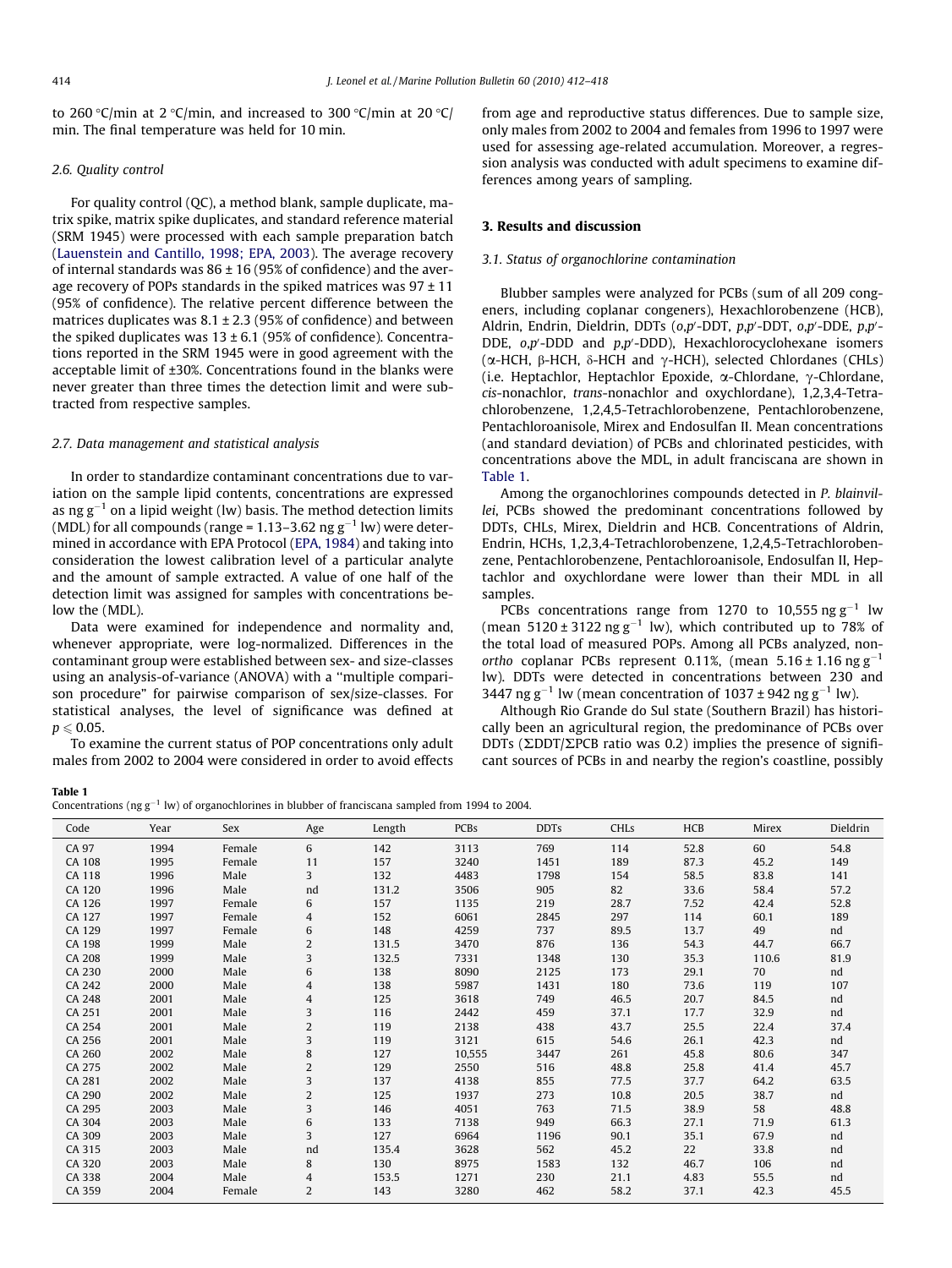arising from the significant industrial usage (e.g. dielectric fluid for the manufacture of capacitors and transformers) in the area drained by the Plata River ( $\sim$ 2,000,000 km<sup>2</sup>) and Patos Lagoon ( $\sim$ 200,000 km $^2$ ) [\(Menone et al., 2001; PNUMA, 2002\)](#page-5-0).

The compound  $p, p'$ -DDE is the most persistent DDT metabolite and it is not significantly present in commercial DDT mixture ([WHO, 1979\)](#page-6-0). Consequently, high values for the ratio  $p, p'$ -DDE/  $\Sigma$ DDT (>0.6) is an indication of ageing of the initial product ([Agu](#page-5-0)[ilar, 1985](#page-5-0); Borrel and [Aguilar, 1987](#page-5-0)). In P. blainvillei, the value of 0.78 for this ratio strongly indicate that no new inputs of DDT have occurred in Southern Brazilian waters, probably as a consequence of the legal restrictions on production and use of almost all chlorinated pesticides in the 1980s–1990s [\(PNUMA, 2002](#page-5-0)).

CHLs, Mirex, Dieldrin and HCB concentrations were about two orders of magnitude lower than PCBs and DDTs concentrations. CHLs levels ranged from 10.7 to 261 ng  $g^{-1}$  lw (mean of  $82.5 \pm 71.7$  ng g<sup>-1</sup> lw), while Mirex levels were between 34 and 106 ng  $g^{-1}$  lw (mean of 61.8 ± 21.8 ng  $g^{-1}$  lw). Dieldrin concentrations were very similar to those of Mirex, ranging from <0.71 to 347 ng  $g^{-1}$  lw (mean of 56.8 ± 105.7 ng  $g^{-1}$  lw), and HCB presented the lowest levels ranging from 4.8 to 47 ng  $g^{-1}$  lw (mean of  $30.5 \pm 12.9$  ng g<sup>-1</sup> lw).

Among the CHLs compounds, trans-nonachlor was the predominant (40%) followed by cis-nonachlor (38%). [Kajiwara et al. \(2004\)](#page-5-0) analyzed franciscana samples from another population (Northern population) and trans-nonachlor was also the predominant compound. Nevertheless, elevated percentage of oxychlordane was reported in Kajiwara's study, indicating that this species has a high metabolic capacity to decompose or transforms CHLs compounds. The absence of oxychlordane in franciscana from Rio Grande do Sul (Southern population) suggests different sources of contamination.

#### 3.2. Variation with age, reproductive status and sex

In the present study no statistically significant differences in contaminant levels were found between males and females of franciscana. However, the absence of significant differences between genders might be biased by the small number of adult females analyzed. Similar findings were reported for other species of dolphin ([Borrel and Aguilar, 2007; Kajiwara et al., 2002\)](#page-5-0).

Among the different size-classes (adults, juveniles and calves), significant differences were only found between adult males and both juveniles and calves for PCBs, and between adult females and juveniles for HCB. The small number of calves analyzed and the high variability of POPs levels in juveniles have probably influenced the results and concealed other differences. Except for Dieldrin, which was not found in all samples, levels of organochlorines in males increased with age (Fig. 2), whereas in females some compounds increased (PCBs, DDTs, for example) with age and others remained constant (HCB and Dieldrin) (Fig. 2). [Kajiwara et al.](#page-5-0) [\(2004\)](#page-5-0) found similar results in franciscana from southeastern Brazil.

The transference from mother to offspring by lactation is an important process of ''excretion" of organochlorine compounds ([Ridgway and Michelle, 1995\)](#page-5-0). This process is related to contaminant's properties such as  $log K<sub>ow</sub>$  values, molecular size, water solubility and protein-specific binding capability, since the transfer between blubber and milk involves diffusion through a largely aqueous microlayer (the mammary gland) ([Sormo et al., 2003\)](#page-5-0).



Fig. 2. Variation of POPs with age in male ( $n = 24$ ) and female ( $n = 10$ ) franciscana ( $\bullet$  males;  $\ast$  females;  $-\ast$ - linear regression for females;  $-\ast$  linear regression for males).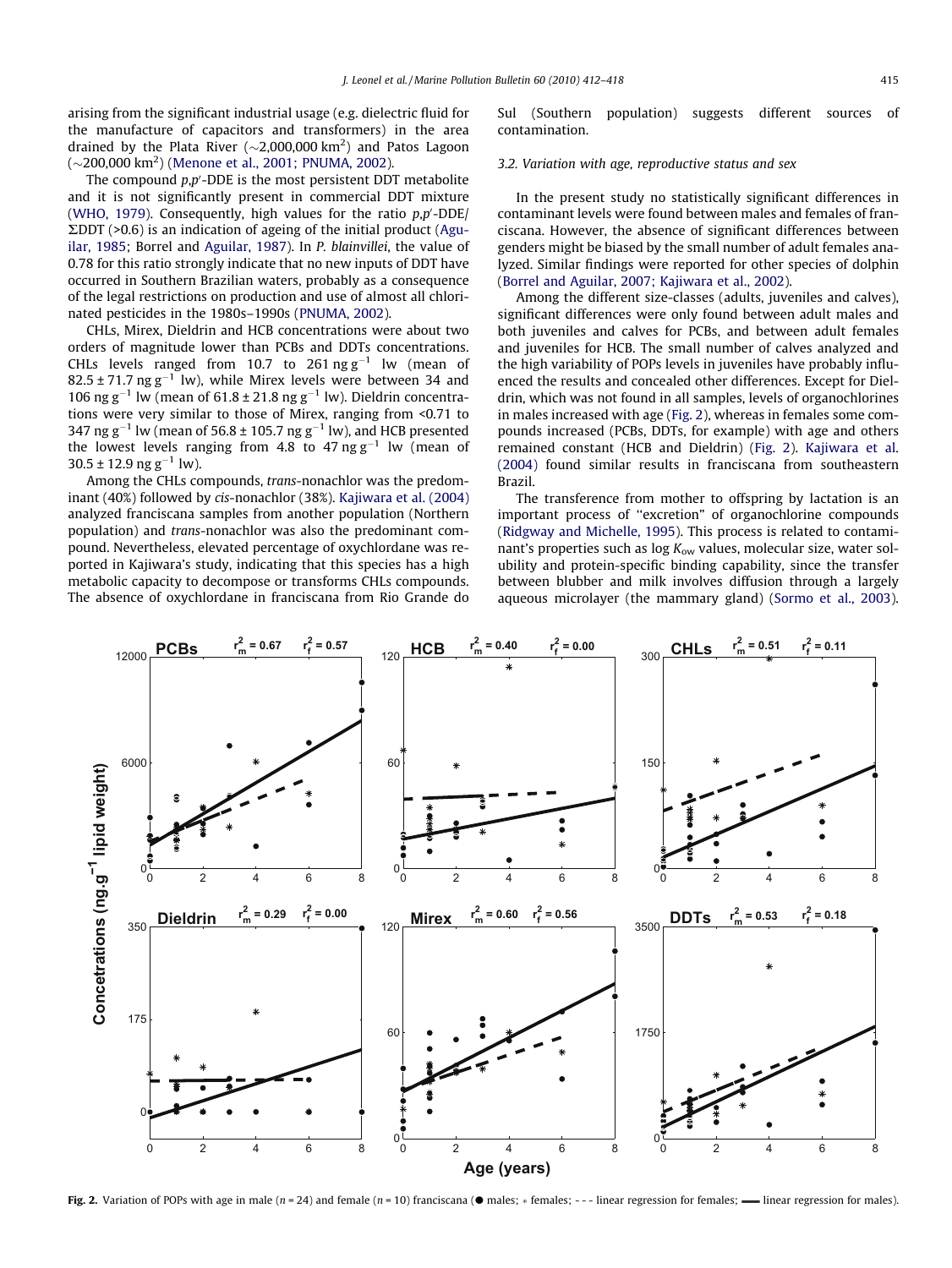As a result, less lipophilic compounds, such as Dieldrin ( $K_{ow} \approx 4$ ), will be preferably "excreted" from the mother, in comparison to more lipophilic ones (DDTs  $K_{ow} \approx 6$  and PCBs  $K_{ow} \approx 5-8$ ). However, compounds with relatively higher  $K_{\text{ow}}$ , such as HCB and CHLs  $(K<sub>ow</sub> \approx 5$  and 6, respectively), seem also to be more efficiently transferred. HCB is a smaller molecule and CHLs are more soluble in water (56  $\mu$ g L $^{-1}$ ) than DDTs (1.2–5.5  $\mu$ g L $^{-1}$ ) and PCBs (0.01–  $0.0001 \ \mu g \ L^{-1}$ ).

#### 3.3. Temporal trends of OC levels

Time-related trends of OCs in P. blainvillei are showed in [Table 1](#page-2-0) and illustrated in Fig. 3. Mean concentrations of Dieldrin and HCB decreased significantly over the period 1994/95–2003/04  $(p < 0.05)$ . Levels of CHLs and DDTs also seem to have decreased, but not significantly ( $p < 0.1$ ), while PCBs and Mirex levels did not differ over the period of study or even showed a slightly increase (PCB levels from 1994 to 2000).

Dieldrin levels showed the most accentuate decrease during the period of study. This negative trend is consistent with the chemical history of use. Although there are no data regarding its use/production in Brazil, its precursor, Aldrin (that is readily metabolized to Dieldrin by both plants and animals) was formulated from 1977 to 1990 by Shell Company and, between 1961 and 1982, 10,600 tons were imported ([PNUMA, 2002\)](#page-5-0). Recently this amount decreased to 300 tons (1995) and 0.02 tons (1998) ([MDIC, 2009\)](#page-5-0). Same history of use has HCB, whose importations showed a accentuate decrease: with 834 tons imported in 1965, 4 tons during 1989–1996 and only 72 kg between 1997 and 2004 ([MDIC,](#page-5-0) [2009\)](#page-5-0). CHLs were not widespread used within the South America and the last importation to Brazil was 15 tons between 1989 and 1996 [\(MDIC, 2009\)](#page-5-0), what explains their low levels and apparently decreased in the last decade. On the other hand, the steady levels of Mirex could be a result of its high stability since has not been used recently in the region [\(PNUMA, 2002](#page-5-0)).

Even slightly, DDTs levels also decreased over 1994–2004 indicating the effect of restrictions in their use. This effect can be better observed when data from 2004 are compared to data from 1979 ([O'Shea et al., 1981\)](#page-5-0). Even though [O'Shea et al. \(1981\)](#page-5-0) used packed columns – which is known to underestimate DDTs concentrations by 30–40% – they found levels in 1979 much higher  $(\sim 95%)$  than those found in 2004.

Although several studies show a decrease in PCBs levels (e.g. [Aguilar and Borrel, 2005; Borrel and Aguilar, 2007; Dietz et al.,](#page-5-0) [2004\)](#page-5-0), the suggested steady state of PCBs levels presented here has also been reported in some previous studies using marine mammals as bioindicators ([Aono et al., 1997; Hobbs et al., 2001;](#page-5-0) [Kajiwara et al., 2002; Tanabe et al., 2003](#page-5-0)). This discrepancy is apparently due to: (1) there is faster declining trend in the regions where contamination was initially high and close to the source of contamination [\(Aguilar and Borrel, 2005](#page-5-0)), which it could be the explanation for PCBs decreasing levels in some areas (e.g. [Borrel](#page-5-0) [and Aguilar, 2007\)](#page-5-0); (2) any decline in the environment input of persistent organochlorines is detected later in organisms situated in the top of the trophic web than those feeding at low trophic levels [\(Tanabe et al., 2003](#page-6-0)). Besides, the stable levels found in P. blainvillei samples could be due to recent environmental inputs caused by releases from remaining stocks of PCB-containing equipments – the total stock of PCBs in Brazil has been estimated to be about 130,000 tons; 10% of the total worldwide production – and environmental recycling. [Breivik et al. \(2007\)](#page-5-0) suggested that levels of PCBs in marine biota are unlikely to decline before 2010–2030, since it is estimated the only a small fraction (about one third) of the total PCB released in the environment has reached the oceans ([Tanabe, 1988](#page-6-0)).

To provide further insights into organochlorine trends the composition of DDTs and PCBs was also examined. The proportion of  $p,p'$ -DDE to total DDTs increased slightly during the period of study (from 0.75 to 0.79). These values confirm that the southwestern Atlantic is a ''weathered" system where no significant new inputs of DDTs have occurred during the last decade. Also, the decrease in the DDTs/PCBs ratio, about 75% over 1994–2004, support that DDTs concentrations decreased faster than PCBs. This suggests the existence of a steady source of PCBs in the Southern Brazilian ecosystem, possibly from the remaining stocks of equipment containing PCBs (e.g. old capacitors and transformers). Both more recalcitrant and less persistent PCBs, as well as more toxic congeners (ortho PCBs), did not show any difference during the sampling period.

### 3.4. Comparison with other studies

POPs residues detected in P. blainvillei were compared with levels reported in small cetaceans from other regions. Geographical



Fig. 3. Concentration ng  $g^{-1}$  lw of PCBs and chlorinated pesticides in Pontoporia blainvillei over the last decade.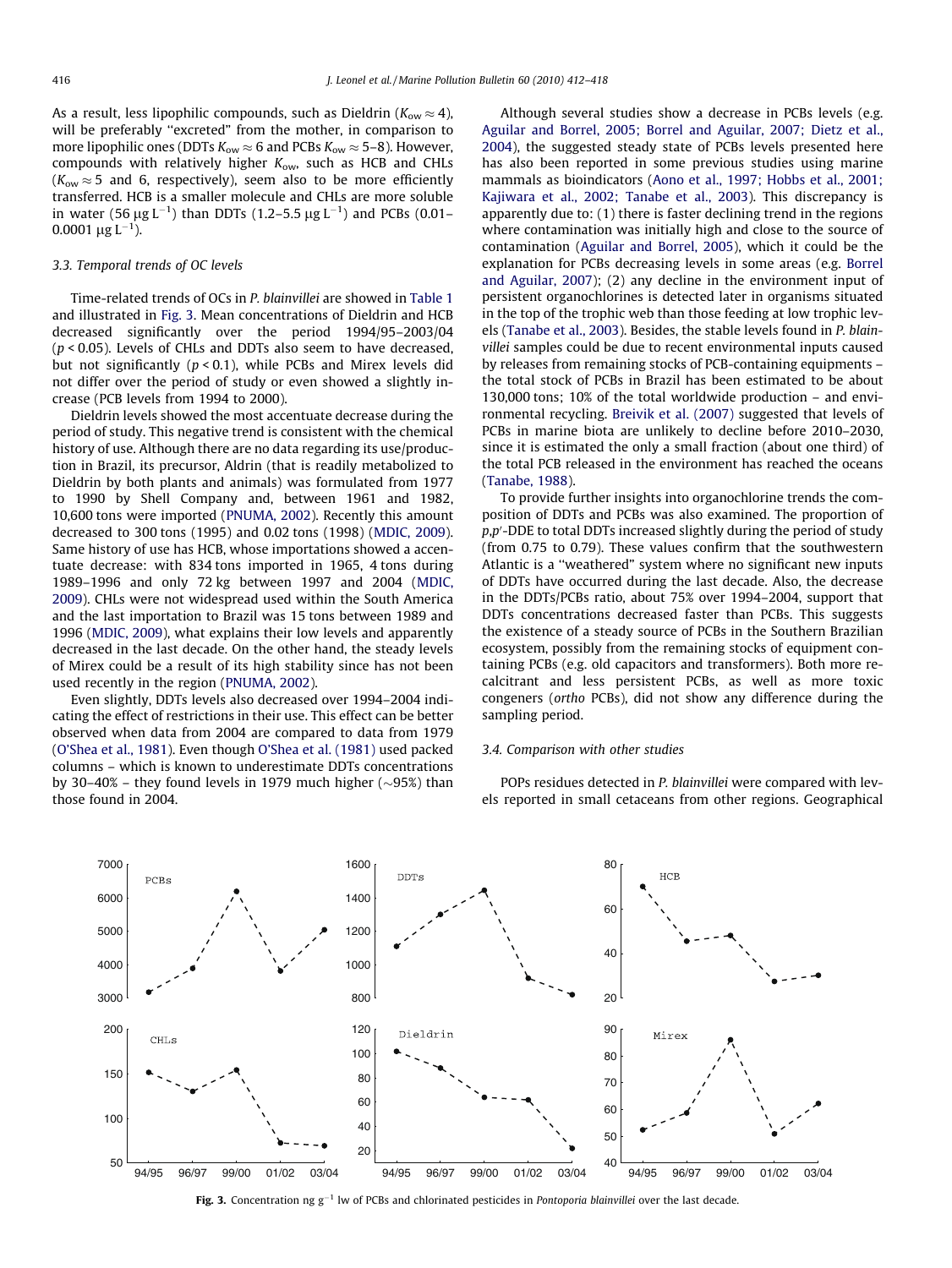<span id="page-5-0"></span>comparisons are necessarily limited because of the numerous sources of variability across the studies. Therefore, only a few specific comparisons are discussed here, together with general trends.

On the global scale, concentrations in franciscana are much lower than those from the Northern Hemisphere (e.g. Borrel and Aguilar, 2007; Kajiwara et al., 2002), except for Sousa chineses from India (Kajiwara et al., 2006) and Grampus griseus from Italy ([Storelli](#page-6-0) [and Marcotrigiano, 2000](#page-6-0)). Within the Southern Hemisphere, concentrations of PCBs were higher than those found in Australian and African cetaceans (de Kock et al., 1994; Law et al., 2003) and DDTs were lower than levels reported in Africa and slightly higher than concentrations found in Australia (de Kock et al., 1994; Law et al., 2003). In comparison with another franciscana population from southeastern Brazil (Kajiwara et al., 2004), the levels were very similar for PCBs, CHLs and HCB, but lower for DDTs.

## 4. Conclusions

Overall organochlorines concentrations in blubber of P. blainvillei were lower than levels from the literature; however the possibility of adverse effects cannot be discarded. About temporal trends, levels of chlorinated pesticides showed a slightly decreased in the last 10 years. Since the use of these compounds has been prohibited only in the mid-eighties it is expected more significant decreasing in the next years. Among pesticides, Mirex levels were an exception and, like PCBs, showed no variation during the last decade. Among the South America countries, Uruguay is the only countries where Mirex was not prohibited, suggesting a possible source of this compound to the region (PNUMA, 2002). The steady PCBs levels could be due to recent input from remaining stocks, so efforts should be done to identify and discontinue these contamination sources. Furthermore, continuing investigations should be conducted in order to follow the future trends of POPs in this region.

#### Acknowledgements

The authors thank the Marine Mammals Specimen Banking (BAMM/FURG/Brazil) and the Laboratório de Tartarugas e Mamíferos Marinhos for providing the samples as well the Museu Oceanográfico ''Professor E.C. Rios" (FURG) and Lauro Barcellos for logistical support. Manuela Bassoi, Luciano Dalla Rosa, Rodolfo Pinho, Lilia Fidelix, Monica Muelbert, Emanuel Ferreira, Silvina Botta, Munir Mehsen helped during data collection. Thanks are also extended to Geochemical and Environmental Research Group from Texas A&M University (College Station, TX, USA) for use of their analytical facilities. J. Leonel was sponsored by CAPES, G. Fillmann (PQ 311459/2006) and E. Secchi (PQ 305219/2008-1) were sponsored by CNPQ.

#### References

- Aguilar, A., 1985. Relationship of DDE/PDDT in marine mammals to the chronology of DDT input into the ecosystem. Canadian Journal of Fisheries and Aquatic Sciences 41, 840–844.
- Aguilar, A., 1987. Using organochlorine pollutants to discriminate marine mammal populations: a review and critique of the methods. Marine Mammal Science 3, 242–262.
- Aguilar, A., Borrel, A., 2005. DDT ans PCb reduction in the western Mediterranean from 1987 to 2002 as shown by levels in striped dolphins (Stenella coeruleoalba). Marine Environmental Research 59, 391–404.
- Aono, S., Tanabe, S., Fujise, Y., Kato, H., Tatsukawa, R., 1997. Persistent organochlorines in minke whale (Balaenoptera acutorostrata) and their prey species from the Antarctic and the North Pacific. Environmental Pollution 98, 81–89.
- Barreto, H.C., Inomata, O.N.K., Lara, W.H., 1988. Bifenilas policloradas em óleos minerais usados em transformadores. Revista do Instituto Adolf Lutz 48 (1/2), 87–92.
- Bastida, R., Rodriguez, D., Secchi, E.R., Da Silva, V.M.F., 2007. Mamíferos Acuáticos de Sudamérica y Antártida. Vazquez Mazzini Editores, Buenos Aires.
- Borrel, A., Aguilar, A., 2007. Organochlorine concentrations declined during 1987– 2002 in western Mediterranean bottlenose dolphins, a coastal top predator. Chemosphere 66, 347–352.
- Borrel, A., Pastor, T., Aguilar, A., Corcuera, J., Monzón, F., 1995. DDTs and PCBs in La Plata dolphins (Pontoporia blainvillei) from Argentina: age and sex trends. European Research on Cetaceans 9, 273–276.
- Breivik, K., Sweetman, A., Pacyna, J.M., Jones, K.C., 2007. Towards a global historical emission inventory for selected PCB congeners – a mass balance approach: 3 an update. Science of the Total Environment 377, 296–307.
- Clark, R.B., 2001. Marine Pollution, fifth ed. Oxford, New York.
- Danilewicz, D., Claver, J.A., Carrera, A.L.P., Secchi, E.R., Fontoura, N.F., 2004. Reproductive biology of male franciscanas (Pontoporia blainvillei) (Mammalia: Cetacea) from Rio Grande do Sul, southern Brazil. Fishery Bulletin 102, 581–592.
- Dietz, R., Riget, F.F., Some, C., Letcher, R., Born, E.W., Muir, D.C.G., 2004. Seasonal and temporal trends in polychlorinated biphenyls and organochlorine pesticides in East Greenland polar bears (Ursus maritimus), 1990–2001. Science of the Total Environment 331, 107–124.
- EPA, 1984. Guidelines establishing test procedures for the analysis of pollutants under the clean water act; final rule and interim final rule and proposed rule. Federal Register 49 (209), 197–203.
- EPA, 2003. Method 1668 Revision A. Chlorinated Biphenyl Congeners in Water, Soil, Sediment, Biosolids, and Tissue by HRGC/HRMS. US Environmental Protection Agency, Washington.
- Hobbs, K.E., Muir, D.C.G., Mitchell, E., 2001. Temporal and biogeographic comparisons of PCBs and persistent organochlorine pollutants in the blubber of fin whales from eastern Canada in 1971–1991. Environmental Pollution 114, 243–254.
- Hohn, A., Chivers, S.J., Barlow, J., 1985. Reproductive maturity and seasonality of male spotted dolphins, Stenella attenuata, in the eastern tropical Pacific. Marine Mammal Science 1 (4), 273–293.
- Kajiwara, N., Watanabe, M., Tanabe, S., Nakamatsu, K., Amano, M., Miyazaki, N., 2002. Specific accumulation and temporal trends of organochlorine contaminants in Dall's porpoises (Phocoenoides dalli) from Japanese coastal waters. Marine Pollution Bulletin 44, 1089–1099.
- Kajiwara, N., Matsuoka, S., Iwata, H., Rosas, F.C.W., Fillmann, G., Readman, J.W., 2004. Contamination by persistent organochlorines in cetaceans incidentally caught along Brazilian coastal waters. Archives of Environmental Contamination and Toxicology 46, 124–134.
- Kajiwara, N., Kamikawa, S., Ramu, K., Ueno, D., Yamada, T.K., Subramanian, A.N., Lam, P.K.S., Jefferson, T.A., Prudente, M., Chung, K.H., Tanabe, S., 2006. Geographical distribution of polybrominated diphenyl ethers (PBDEs) and organochlorines in small cetaceans from Asian waters. Chemosphere 64, 287– 295.
- Kasuya, T., Brownell Jr., R.L., 1979. Age determination, reproduction, and growth of the franciscana dolphin, Pontoporia blainvillei. Scientific Report of the Whales Research Institute 31, 45–67.
- de Kock, A.C., Best, P.B., Cockcroft, V., Bosma, C., 1994. Persistent organochlorine residues in small cetaceans from the east and west coasts of southern Africa. The Science of the Total Environment 154, 153–162.
- Lauenstein, G.G., Cantillo, A.Y. (Eds.), 1998. Sampling and Analytical Methods of the National Status and Trends Program Mussel Watch Project: 1193–1996 Update. US Department of Commerce, Silver Spring.
- Law, R.J., Morris, R.J., Allchin, C.R., Jones, B.R., Nicholson, M.D., 2003. Metals and organochlorines in small cetaceans stranded on the east coast of Australia. Marine Pollution Bulletin 46, 1200–1211.
- MDIC, 2009. Importação Brasileira. [<http://aliceweb.mdic.gov.br](http://aliceweb.mdic.gov.br) (accessed 00.06.09).
- Menone, M.L., de Moreno, J.E.A., Moreno, V.J., Lanfranchi, A.L., Metcalfe, T.L., Metcalfe, C.D., 2001. Organochlorine pesticides and PCBs in a southern Atlantic coastal lagoon watershed, Argentina. Archives of Environmental Contamination and Toxicology 40, 355–362.
- Muir, D.C.G., Ford, C.A., Stewart, R.E.A., Smith, T.G., Addison, R.F., Zinck, M.E., Beland, P., 1990. Organochlorine contaminants in belugas, Delphinapterus leucas, from Canadian waters. Canadian Bulletin of Fisheries and Aquatic Sciences 224, 165– 190.
- O'Shea, T.J., Brownell Jr., R.L., Clark Jr., D.R., Walker, W.A., Gay, M.L., Lamont, T.G., 1981. Organochlorine pollutants in small cetaceans from the Pacific and South Atlantic Oceans, November, 1968–June, 1976. Pesticides Monitoring Journal 14, 35–46.
- Perrin, W.F., Brownell, R.L., DeMaster, D.P., 1984. Reproduction of whales, dolphins and porpoises. Reports of the International Whaling Commission (Special Issue 6), Cambridge, United Kingdom.
- Pinedo, M.C., Hohn, A., 2000. Growth layer patterns in teeth from the franciscana, Pontoporia blainvillei: developing a model for precision in age estimation. Marine Mammal Science 16 (1), 1–27.
- PNUMA, 2002. Evaluación regional sobre substancias tóxicas persistentes: informe regional de sudamérica oriental y occidental. Programa de Las Naciones Unidas para el Medio Ambiente, UNEP, Switzerland.
- Reijnders, P.J.H., 1986. Perspectives for studies of pollution in cetaceans. Marine Pollution Bulletin 17, 58–59.
- Ridgway, S., Michelle, R., 1995. Residue levels of several organochlorines in Tursiops truncatus milk collected at varied stages of lactation. Marine Pollution Bulletin 30 (9), 609–614.
- Sormo, E.G., Skaare, J.U., Lyndersen, C., Kovacs, K.M., Hammill, M.O., Jenssen, B.M., 2003. Partitioning of persistent organic pollutants in grey seal (Halichoerus grypus) mother-pups pairs. The Science of the Total Environment 302, 145–155.